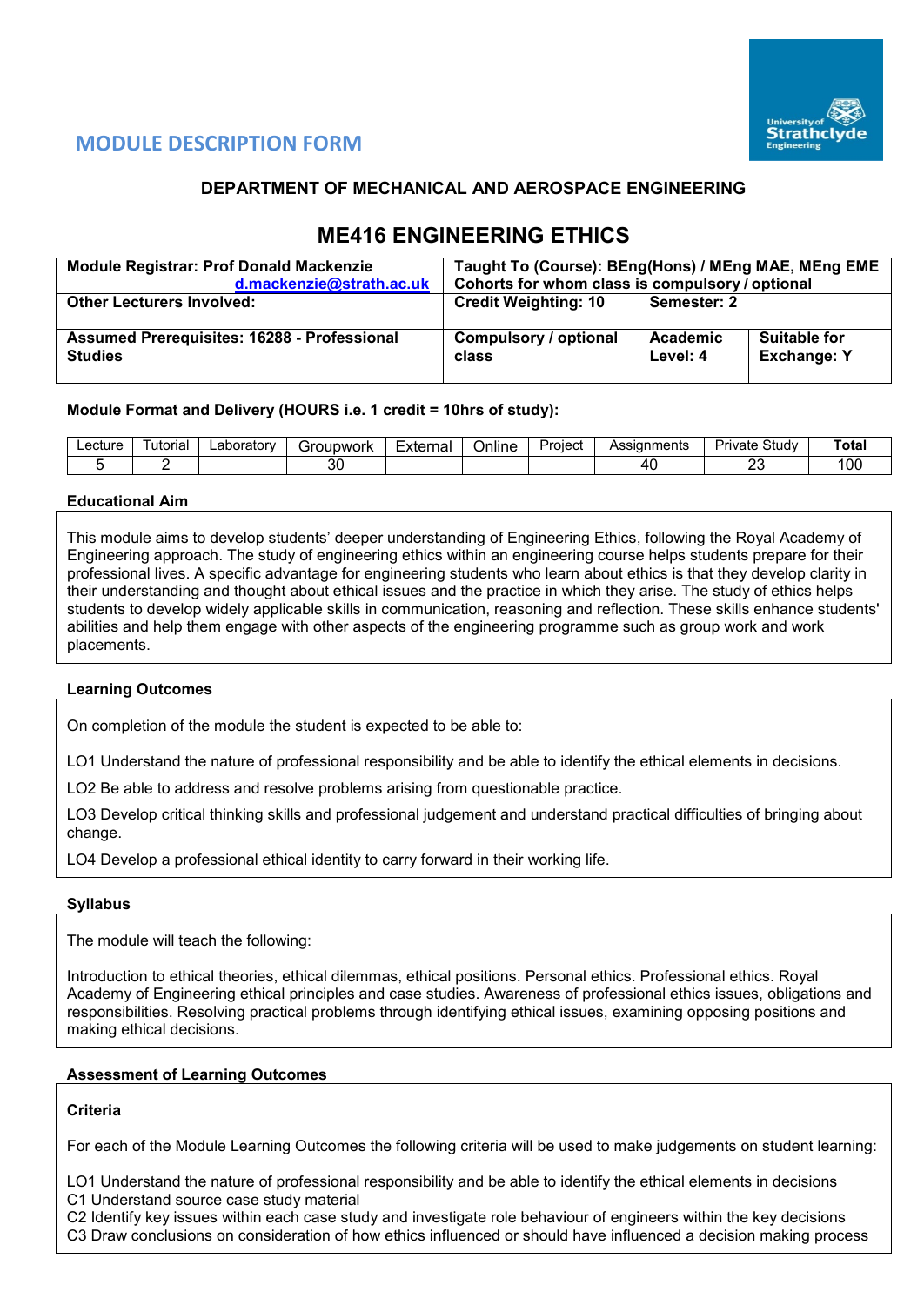LO2 Be able to address and resolve problems arising from questionable practice

- C1 Understand key issues within case studies relating to questionable practice
- C2 Demonstrate understanding of questionable practice

C3 Through group discussion, identify how questionable practice could or should have been avoided within the case studies investigated

LO3 Develop critical thinking skills and professional judgement and understand practical difficulties of bringing about change

C1 Understand case study material and identify areas where ethical considerations are important

C2 Assess case studies to identify how professional behaviour and ethical considerations could be improved

LO4 Develop a professional ethical identity to carry forward in their working life

C1 Through group discussion and personal reflection, understand current personal working practices and identify any ways in which they can be improved

The standards set for each criterion per Module Learning Outcome to achieve a pass grade are indicated on the assessment sheet for all assessment.

#### **Principles of Assessment and Feedback**

*(within Assessment and Feedback Policy at: <https://www.strath.ac.uk/professionalservices/staff/policies/academic/> )*

Students will work in Groups and submit 2 Group assignments. Students are expected to reflect on the assignments and case studies as a group and as individuals.

Written feedback will be provided on each Group coursework submission. Individuals or Groups may request further personal feedback from the Lecturer.

#### **Assessment Method(s) Including Percentage Breakdown and Duration of Exams** *(individual weightings)*

|               |          | <b>Examination</b> |                  |            | <b>Coursework</b> |        | <b>Practical</b> | <b>Project</b> |           |
|---------------|----------|--------------------|------------------|------------|-------------------|--------|------------------|----------------|-----------|
| <b>Number</b> | Month(s) | <b>Duration</b>    | <b>Weighting</b> | Number     | Weighting         | Number | Weighting        | Number         | Weighting |
|               |          |                    |                  |            | 25%               |        |                  |                |           |
|               |          |                    |                  |            | 75%               |        |                  |                |           |
|               |          |                    |                  | $*$ LO 1-4 |                   |        |                  |                |           |

*\* L/Os: Indicate which Learning Outcomes (L01, L02, etc) are to be assessed by exam/coursework/practical/project as required.*

#### **Coursework / Submissions deadlines (***academic weeks***):** Weeks 4 and 9

#### **Resit Assessment Procedures:**

Submission of an Individual ^^Assignment prior to commencement of the August exam diet.

**^^Students must contact the module Registrar for details as soon as results confirm that a resit is required.**

#### **PLEASE NOTE:**

**Students must gain a summative mark of 40% to pass the module. Students who fail the module at the first attempt will be re-assessed prior to the August diet. The re-assessment will be an individual coursework assignment. No marks from any previous attempts will be transferred to a new resit attempt.**

#### **Recommended Reading**

No set texts used or recommended.

#### **Additional Student Feedback**

*(Please specify details of when additional feedback will be provided)*

| Date | ime | ಗ00m<br>No                                |
|------|-----|-------------------------------------------|
|      |     | Check timetable<br>webpages for details » |

Session: 2021/22

#### **Approved:**

**Course Director Signature**: Dr E Henderson (SG)

**Date of Last Modifications:** September 14, 2021